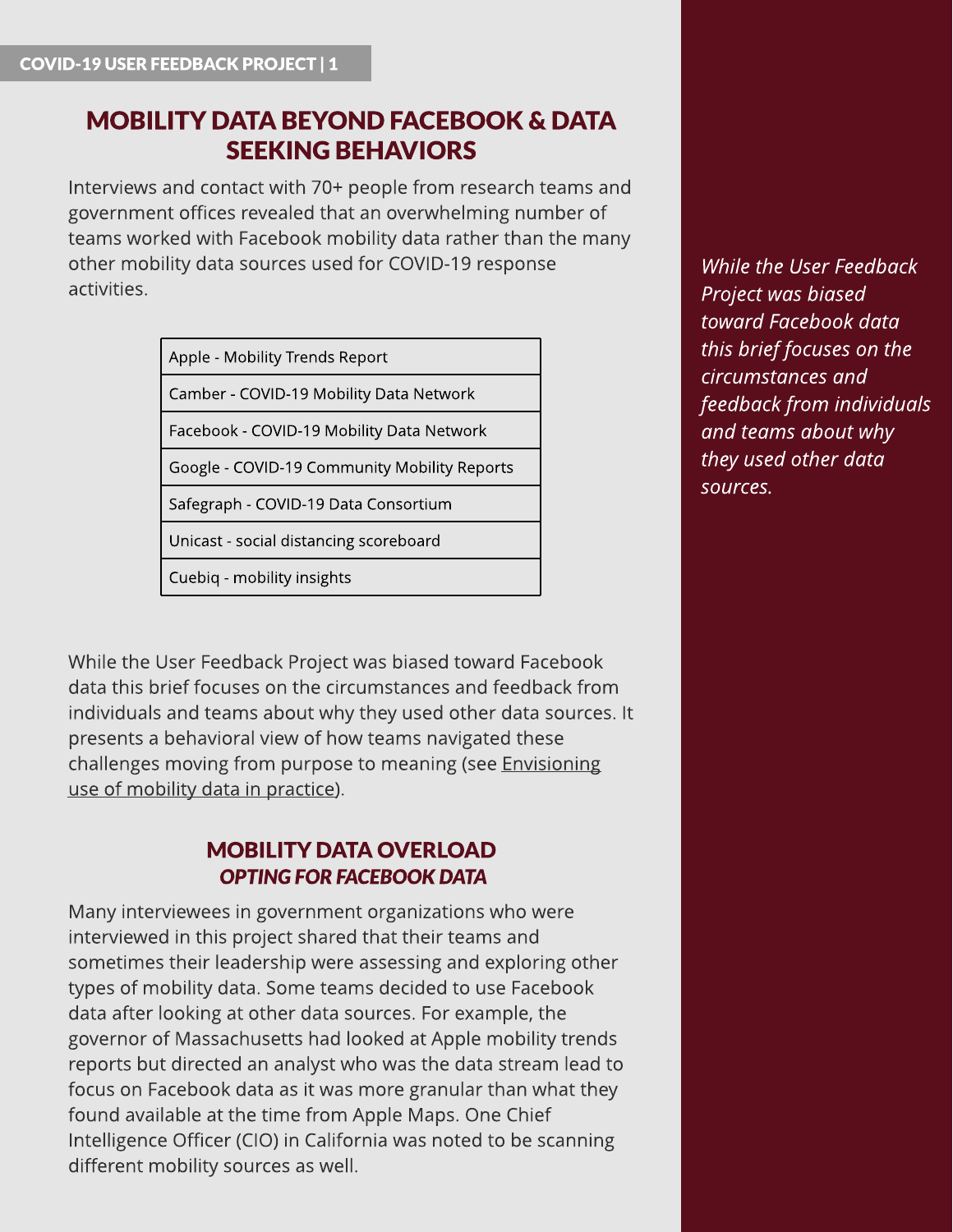This project was not able to interview governors, CIOs, and other key decision-makers so a deeper understanding of the drivers for seeking mobility data, and their direct sentiments on why they preferred one versus the other are unknown.

### WHEN FACEBOOK DATA FAILS - OPTING FOR AN ALTERNATIVE

For some collaborations in the CMDN, using Facebook mobility data was not a good match, and this prompted the research-practitioner teams to explore other datasets together. For example, Rebecca Kahn, a Postdoctoral Research Fellow at Harvard University, worked with Melissa Schigoda, the Director of the Office of Performance and Accountability for the City of New Orleans, and found that the Facebook data analysis was less useful due to tile sparsity. They had hoped to use the mobility data as part of a dashboard for the mayor, to help target messaging to neighborhood groups. They found that the lack of data in each tile along with unavailable data from the early months of the pandemic significantly limited its use. This was partly due to the fact that Facebook protocols only begin to collect mobility data from a specific region at the start time of engagement. Not all teams joined the Network at the onset of the pandemic.

Rebecca and Melissa continued to adapt and subsequently chose Camber data. The analysis presented results by census tract which was much more useful for the team. Melissa?s team also used traffic data and Safegraph location specific data (e.g., visits per location) which was useful for planning business reopenings as well as assisting with health department personal protective equipment (PPE) distributions. Teams in Tennessee, New Orleans, and Philadelphia faced obstacles in geographic specificity, for which some of these challenges are further described in the Brief "[Envisioning](https://pub.lucidpress.com/CMDN_UserFdbck_Brief3/) [the](https://pub.lucidpress.com/CMDN_UserFdbck_Brief3/) [Use](https://pub.lucidpress.com/CMDN_UserFdbck_Brief3/) [of](https://pub.lucidpress.com/CMDN_UserFdbck_Brief3/) [Mobility](https://pub.lucidpress.com/CMDN_UserFdbck_Brief3/) [Data](https://pub.lucidpress.com/CMDN_UserFdbck_Brief3/) [In](https://pub.lucidpress.com/CMDN_UserFdbck_Brief3/) [Practice](https://pub.lucidpress.com/CMDN_UserFdbck_Brief3/)".

Other teams struggled to find value in the data due to late "kickoff dates" of Facebook mobility data for their specific city or state. This meant that for many teams they did not have access to mobility data at the beginning of the COVID-19 pandemic. This disproportionately affected teams who joined the Network later.

**"We ditched Facebook, pretty much straight off. Just because when we were lookingat it, we didn't have that baseline to go from. And so we couldn't compare it across because we didn't want to use these mobility sources by themselves?** I **did desperately want to use the Facebook data?**

**- Keith Britt, Healthcare Data Analyst, University of Tennessee Medical Center**

"**And so it'snot that the data isnot useful, but we are** missing that before **period for comparison. That's one of the limitations.?**

**- David Roth, Epidemiologist with Clinical Prevention Services, British Columbia Center for Disease Control**

**"But if the baselines (between different citiesor states) were at least the same, you could theoretically compare the outcomes. And unfortunately, the baselines are completely different - they are determined by when they kick off the pipeline for that specific area.?**

**- Nishant Kishore, PhD Candidate, Harvard University**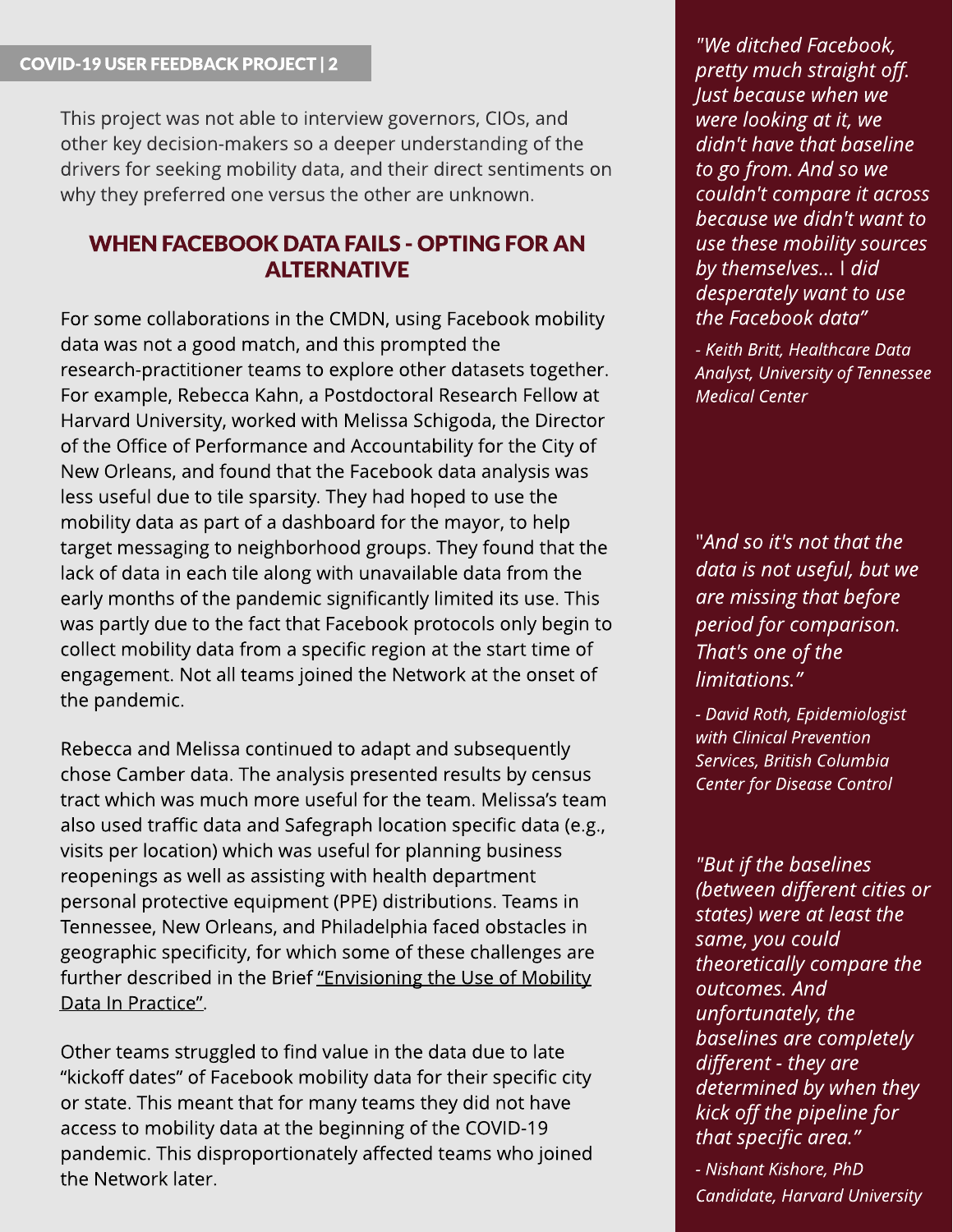**?Our governor wasusing Unicast. He saw a small blip of mobility. So he put the state on lockdown. So I went to Unicast. And I said, Hey, can I have your data?And they said, Yeah, sure. It'll be \$1000 bucksa week. They didn't want to spend \$52,000 a year on that. So I had to go out and find free sources.?**

**- Keith Britt, Healthcare Data Analyst, University of Tennessee Medical Center.**

Teams in British Columbia and Tennessee cited this as a major limitation and prompted them to switch or seek other mobility data sources. There are likely more teams that experienced this limitation.

There were likely other factors of non-use which may be due to communication obstacles and data translation among research-practitioner teams. One researcher also cited the negative perception of privacy concerns with Facebook as one of the main reasons they did not pursue using the data in their country. This project was unable to further explore these factors that may have led to non-use.

## **MULTIPLE DATA SETS**

Some research teams focused on integrating multiple datasets for larger analyses and models. Due to many of the limitations noted above, teams frequently opted for Safegraph and Google data. The research team at the British Columbia Center for Disease Control focused much of their work on creating a pipeline of multiple data sources to help organizations understand movement and behavioral patterns as they pertain to Covid-19 transmission. They used Google mobility trends, municipal transportation data (bus and train), travel data from the Vancouver municipality, and cell phone data. Their Facebook kickoff date was May 2020. Keith Britt from Tennessee used multiple data sources including Google mobility trends and Safegraph and was able to share the number of visits to a specific location as a way to support hospital leadership, the mayor of Knoxville and Knox County in their efforts to identify cluster breakouts and support contact tracing. Keith also briefly explored Unicast as it was also being used by the Governor, but found the data inaccessible due to cost limitation, prompting him to look for other data sources.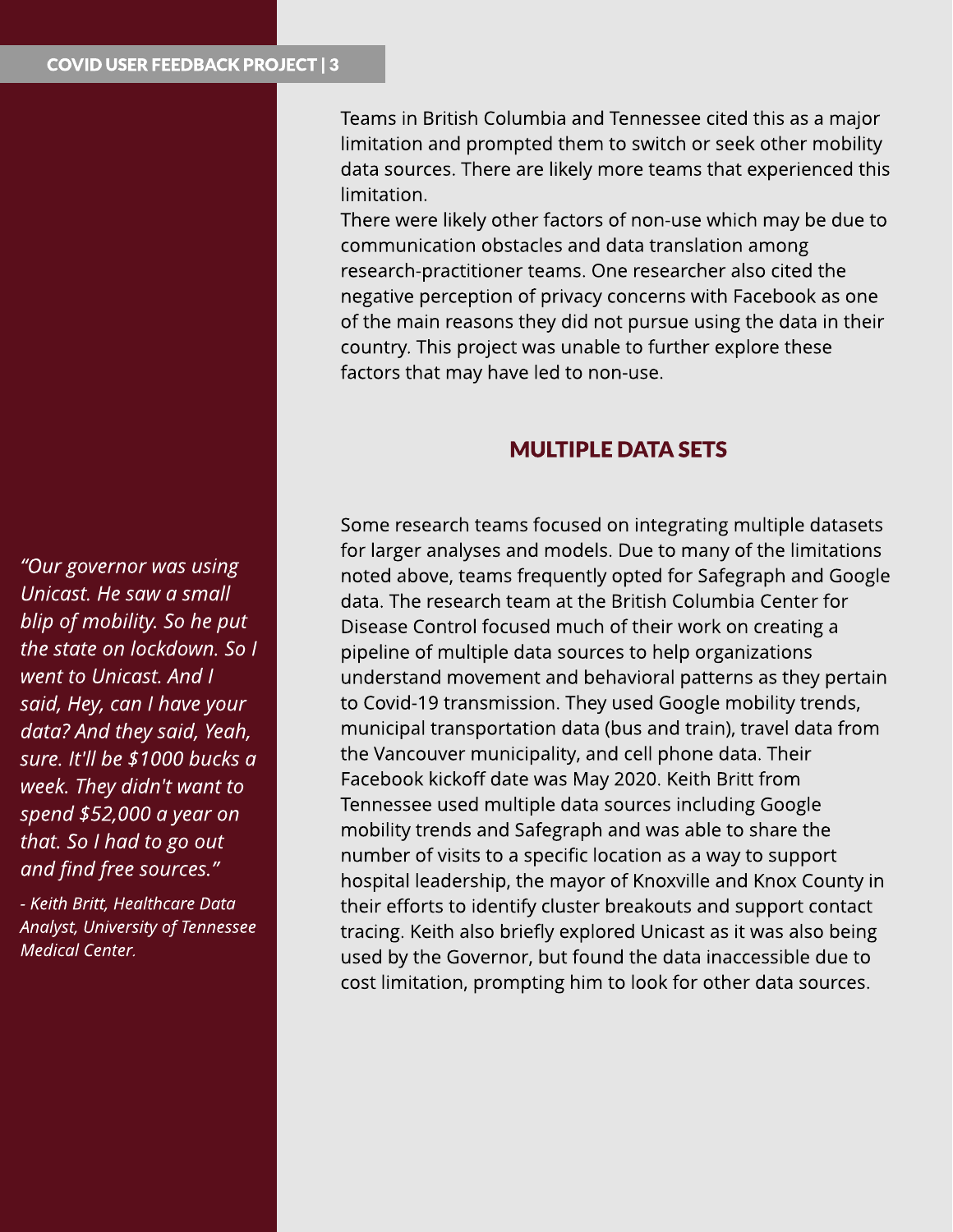### AN EARLY VIEW OF DATA SEEKING BEHAVIORS

Data seeking behaviors appeared to vary between practitioners and researchers. Interviews with practitioners referenced the data seeking behaviors of CIOs and governors specifically for mobility data in what appears to be a boom in a market of mobility data. These types of data seeking behaviors are similar to data scramble activities in the humanitarian information management sector where data minded actors look for various datasets (e.g., public, through private networks) to augment their operational goals in a response. There is less focus on rigorous comparisons between data sources, but a heavy reliance on perceptions of trusted sources of information through organizational and personal networks. It potentially represents a "scramble and see" approach where practitioners may have a more targeted sense of purpose, what may constitute meaningful data, and potentially the actions and decisions that may ensue from using said data. Whether or not this practice of quickly consuming and accepting or rejecting data is advisable is part of a much larger discussion of data use in disasters, as many feel this approach can lead to misguided actions.

The researchers interviewed in this project appeared to spend more time analyzing the quality of the data, probing the metrics, and assessing data veracity. They worked with practitioner teams to varying degrees on achieving value when possible. Their skills in data science, academic inquiry, and the paradigm of **explore, test, verify, publish and act** is a different culture of practice. This type of academic rigor may not be available within data teams in government offices. Data teams in disasters lack the time to investigate using these methods because they have a multitude of operationally focused priorities, which most academics do not have. Few researchers interviewed ingested multiple mobility data sources early in their work in the Network, but focused mostly on one at a time. **?we brought various mobility and other contact pattern data [into a pipeline] to understand how that affects transmissions, and to get a handle of how behaviors have changed.?- David Roth, Epidemiologist with Clinical Prevention Services, British Columbia Center for Disease Control**